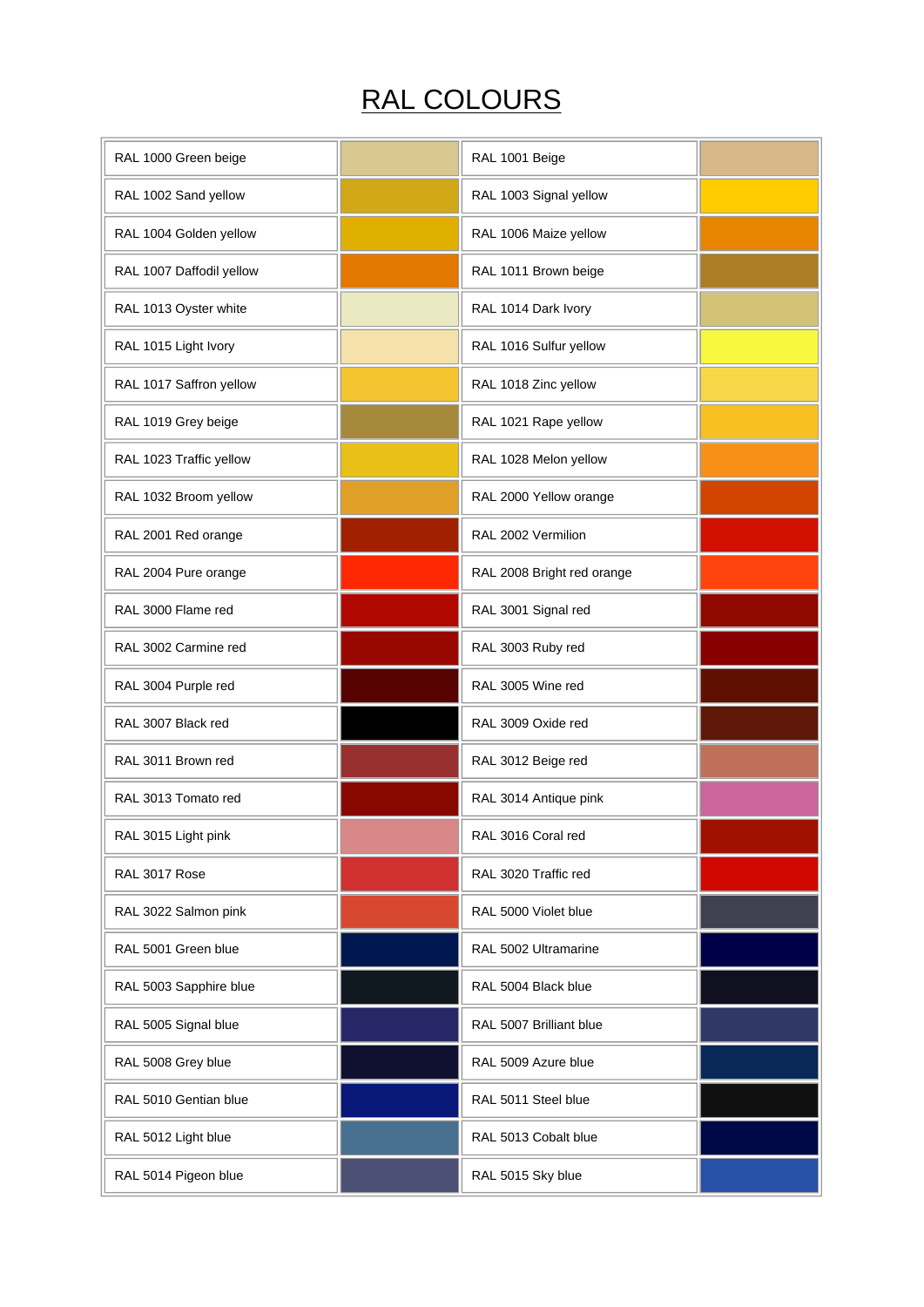| RAL 5017 Traffic blue     | RAL 5018 Turqoise blue   |  |
|---------------------------|--------------------------|--|
| RAL 5019 Capri blue       | RAL 5020 Ocean blue      |  |
| RAL 5021 Water blue       | RAL 5022 Night blue      |  |
| RAL 5023 Distant blue     | RAL 5024 Pastel blue     |  |
| RAL 6000 Patina green     | RAL 6001 Emerald green   |  |
| RAL 6002 Leaf green       | RAL 6003 Olive green     |  |
| RAL 6004 Blue green       | RAL 6005 Moss green      |  |
| RAL 6007 Bottle green     | RAL 6009 Fir green       |  |
| RAL 6011 Reseda green     | RAL 6012 Black green     |  |
| RAL 6013 Reed green       | RAL 6014 Yellow olive    |  |
| RAL 6015 Black olive      | RAL 6016 Turquoise green |  |
| RAL 6017 May green        | RAL 6018 Yellow green    |  |
| RAL 6019 Pastel green     | RAL 6020 Chrome green    |  |
| RAL 6021 Pale green       | RAL 6024 Traffic green   |  |
| RAL 6025 Fern green       | RAL 6026 Opal green      |  |
| RAL 6027 Light green      | RAL 6028 Pine green      |  |
| RAL 6029 Mint green       | RAL 6033 Mint turquoise  |  |
| RAL 6034 Pastel turquoise | RAL 7000 Squirrel grey   |  |
| RAL 7001 Silver grey      | RAL 7002 Olive grey      |  |
| RAL 7004 Signal grey      | RAL 7005 Mouse grey      |  |
| RAL 7006 Beige grey       | RAL 7009 Green grey      |  |
| RAL 7010 Tarpaulin grey   | RAL 7011 Iron grey       |  |
| RAL 7012 Basalt grey      | RAL 7013 Brown grey      |  |
| RAL 7015 Slate grey       | RAL 7016 Anthracite grey |  |
| RAL 7021 Black grey       | RAL 7022 Umber grey      |  |
| RAL 7023 Concrete grey    | RAL 7024 Graphite grey   |  |
| RAL 7026 Granite grey     | RAL 7030 Stone grey      |  |
| RAL 7031 Blue grey        | RAL 7032 Pebble grey     |  |
| RAL 7033 Cement grey      | RAL 7034 Yellow grey     |  |